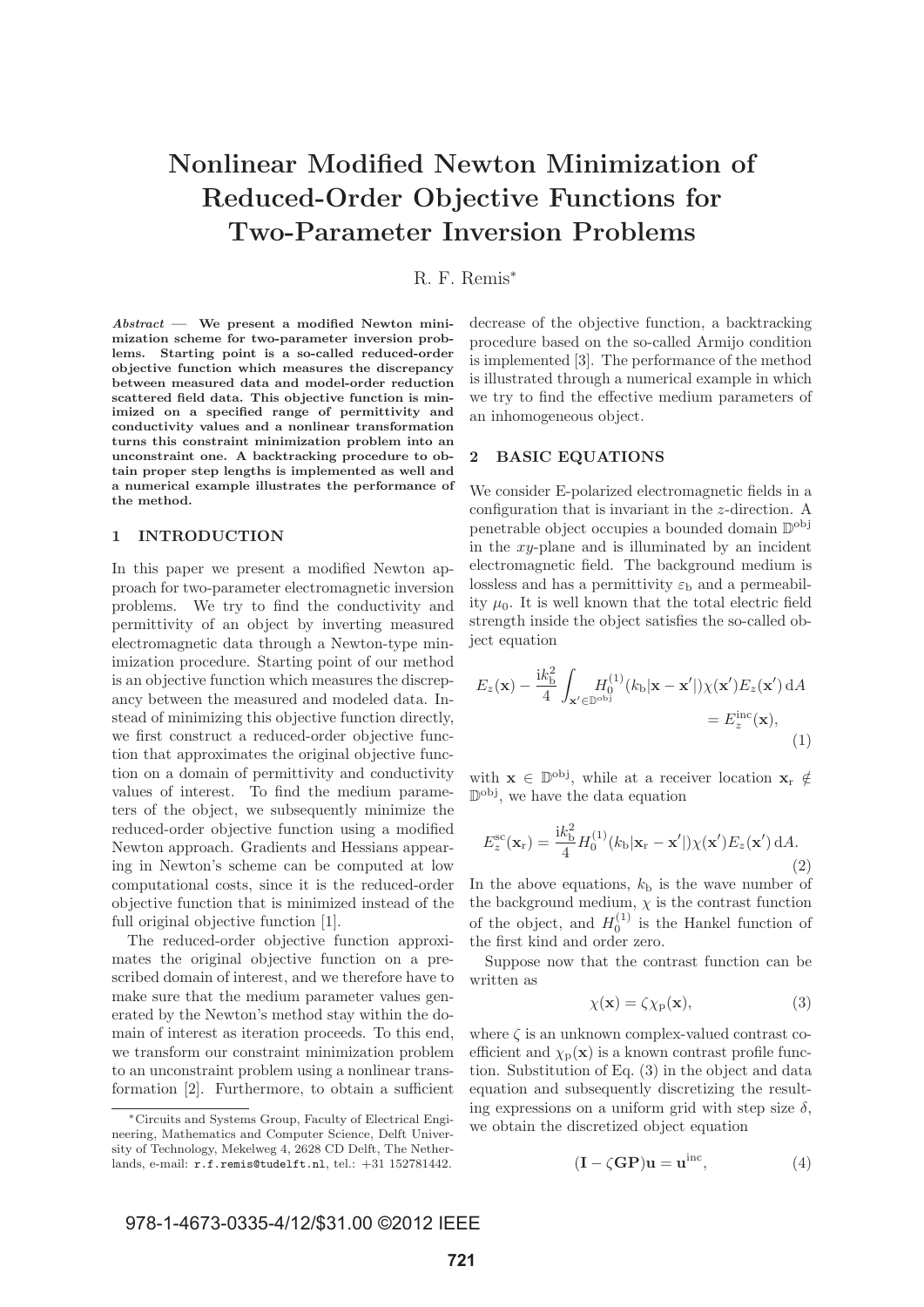and the discretized data equation

$$
u^{\rm sc} = \gamma_{\rm r} \zeta \mathbf{r}^T \mathbf{P} \mathbf{u},\tag{5}
$$

where  $\gamma_r = i(k_b \delta)^2/4$ . In these equations, **I** is the identity matrix, **G** is the discretized convolution operator, and **P** is the discretized counterpart of the contrast profile function. Furthermore, **u** contains the total field approximations within the object, while vector **r** is a discretized version of the data operator. Finally, incident electric field strength values are stored in vector **u**inc. In particular, with an incident field generated by a line source located at  $\mathbf{x} = \mathbf{x}_s$  and having a source signature  $f(\omega)$ , the incident field vector is given by

$$
\mathbf{u}^{\rm inc} = \gamma_{\rm s} \mathbf{s} \quad \text{with} \quad \mathbf{s} = \text{vec}\left[H_0^{(1)}(k_{\rm b}|\mathbf{x}_{ij} - \mathbf{x}_{\rm s}|)\right],
$$

where  $\gamma_s = i\omega\mu_b f(\omega)/4$ . Substituting this incident field in the discretized object equation and solving for the total field **u**, we obtain

$$
\mathbf{u} = \gamma_{\rm s} (\mathbf{I} - \zeta \mathbf{G} \mathbf{P})^{-1} \mathbf{s}
$$

and the discretized data equation becomes

$$
u^{\rm sc} = \gamma \zeta \mathbf{r}^T \mathbf{P} (\mathbf{I} - \zeta \mathbf{G} \mathbf{P})^{-1} \mathbf{s},\tag{6}
$$

where  $\gamma = \gamma_r \gamma_s$ . Introducing the vectors  $\mathbf{x} = \mathbf{r} + \mathbf{s}$ and **y** = **r**−**s**, the data equation can also be written in terms of two monostatic source/receiver setups as

$$
u^{\rm sc} =
$$
  

$$
\frac{\gamma \zeta}{4} \left[ \mathbf{x}^T \mathbf{P} (\mathbf{I} - \zeta \mathbf{G} \mathbf{P})^{-1} \mathbf{x} - \mathbf{y}^T \mathbf{P} (\mathbf{I} - \zeta \mathbf{G} \mathbf{P})^{-1} \mathbf{y} \right].
$$
 (7)

### **3 THE REDUCED-ORDER OBJECTIVE FUNCTION**

Let  $E_z^{\text{sc;m}}$  denote the scattered electric field strength measured at the receiver location. We can try to find the medium parameters of the object by minimizing the objective function

$$
F = \frac{|E_z^{\text{sc}; \mathbf{m}} - u^{\text{sc}}|^2}{|E_z^{\text{sc}; \mathbf{m}}|^2}.
$$
 (8)

In this paper, however, we follow a more efficient approach and first construct an accurate reducedorder model for the modeled scattered field. We then minimize a reduced-order objective function following a modified Newton approach.

The reduced-order models are computed by exploiting the **P**-symmetry of matrix **GP** in a Lanczos-type algorithm. These models are given  $b \frac{by}{1}$ 

$$
u_k^{\rm sc} =
$$
  

$$
\frac{\gamma \zeta}{4} \mathbf{e}_1^T \left[ a_x (\mathbf{I}_k - \zeta \mathbf{T}_{\mathbf{x};k})^{-1} - a_y (\mathbf{I}_k - \zeta \mathbf{T}_{\mathbf{y};k})^{-1} \right] \mathbf{e}_1,
$$
  
(9)

where  $e_1$  is the first column of the  $k$ -by- $k$  identity matrix  $\mathbf{I}_k$ ,  $a_x = \mathbf{x}^T \mathbf{P} \mathbf{x}$ ,  $a_y = \mathbf{y}^T \mathbf{P} \mathbf{y}$ , and  $\mathbf{T}_{\mathbf{x}:k}$  and  $T_{y:k}$  are tridiagonal matrices of order k obtained after k iterations of the Lanczos algorithm with vectors **x** and **y** as starting vectors. The order k of the model is much smaller than the order of the original system and it can be shown that  $u_k^{\rm sc}$  is actually a  $[k-1/k]$  Padé approximant of  $u^{\rm sc}$  around  $\zeta = 0$ .

To determine the order of the model, we first write the contrast coefficient as

$$
\zeta = \varepsilon_{\rm r} - 1 + i \frac{\sigma}{\omega \varepsilon_{\rm b}},\tag{10}
$$

and we assume that lower and upper bounds for the permittivity and conductivity can be given such that the permittivity  $\varepsilon_{\rm r}$  and conductivity  $\sigma$  of the object satisfy

$$
\varepsilon_{\text{r,min}} \leq \varepsilon_{\text{r}} \leq \varepsilon_{\text{r,max}}
$$
 and  $\sigma_{\min} \leq \sigma \leq \sigma_{\max}$ .

These ranges for the permittivity and conductivity, together with Eq. (10), specify our domain of interest  $A$  in the complex  $\zeta$ -plane. We now require that the order of the model is such that  $u_k^{\rm sc} \approx u^{\rm sc}$ for all  $\zeta \in A$ . How to select k for a given domain of interest is discussed in [4].

Having the reduced-order model for the scattered field available, we introduce the discrepancy

$$
d_k^{\rm sc} = E_z^{\rm sc;m} - u_k^{\rm sc}
$$

and we try to find the medium parameters of the object by minimizing the reduced-order objective function 2

$$
F_k = \frac{|d_k^{\rm sc}|^2}{|E_z^{\rm sc; m}|^2} \tag{11}
$$

on A, our domain of interest.

## **4 A MODIFIED NEWTON MINIMIZA-TION APPROACH**

To arrive at Newton-type updating schemes, we start with a Taylor expansion of the reduced-order objective function. With  $\zeta = \zeta_r + i\zeta_i$ , we have

$$
F_k(\zeta_r + \delta \zeta_r, \zeta_i + \delta \zeta_i) = F_k(\zeta_r, \zeta_i) + \mathbf{g}_{\zeta}^T \delta \mathbf{z} + \frac{1}{2} \delta \mathbf{z}^T \mathbf{Z}_{\zeta} \delta \mathbf{z}
$$
(12)

+ higher order terms,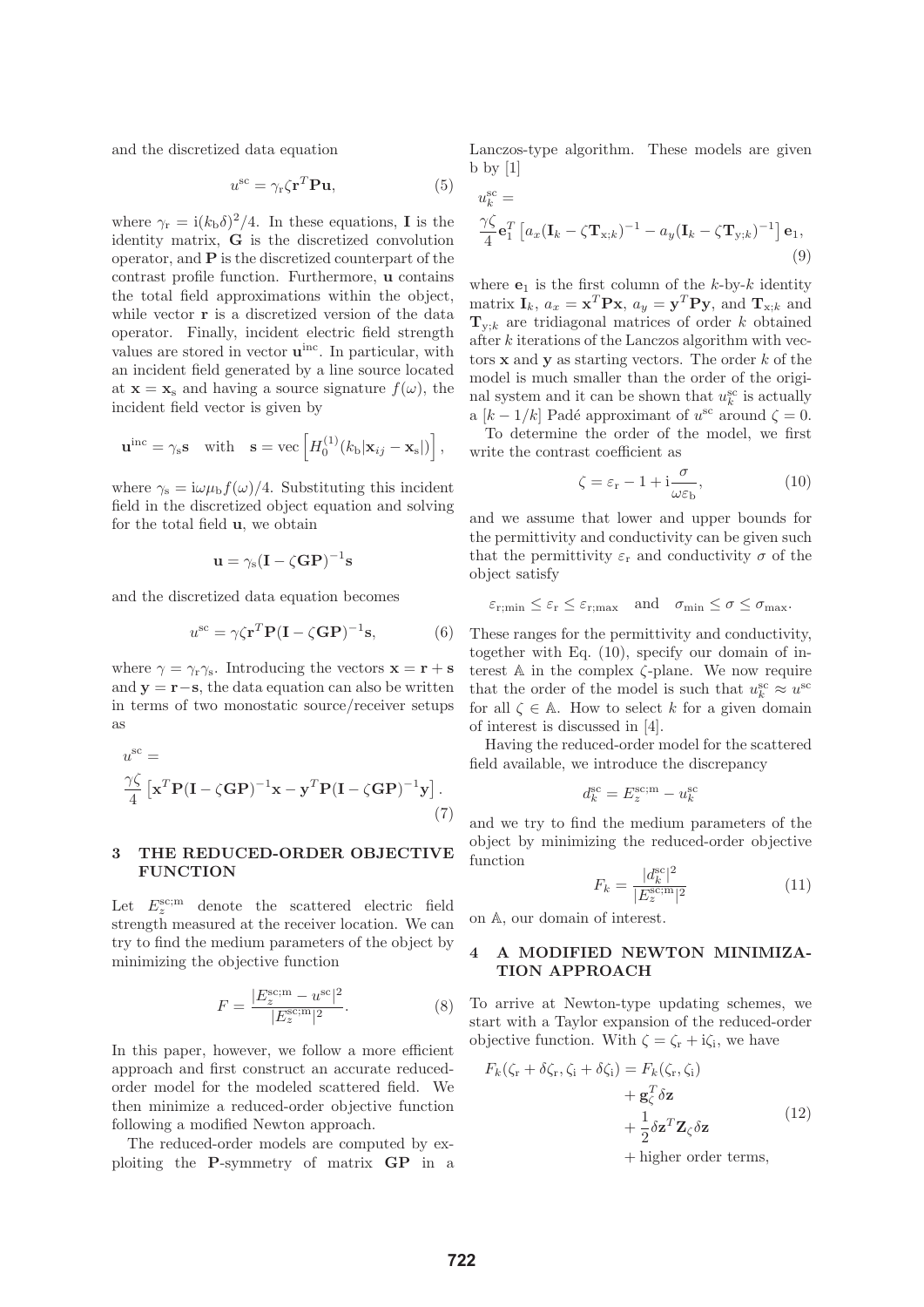where  $\delta \mathbf{z} = [\delta \zeta_r, \delta \zeta_i]^T$ . Explicit expressions for the gradient **g** and Hessian  $\mathbf{Z}_{\ell}$  are given in [1].

It is well known, of course, that to obtain the update, we need to solve Newton's equation

$$
\mathbf{Z}_{\zeta}\delta\mathbf{z}=-\mathbf{g}_{\zeta}.
$$

Before doing so, however, we first take into account that we are looking for contrast values  $\zeta$  belonging to the domain A only. To this end, we transform our constraint minimization problem into an unconstrained one by using the nonlinear transformation [2]

$$
\varepsilon_{\rm r}(\eta) = \varepsilon_{\rm r; min} + (\varepsilon_{\rm r; max} - \varepsilon_{\rm r; min}) \frac{\eta^2}{\eta^2 + 1},
$$

for  $-\infty < \eta < \infty$ , and

$$
\sigma(\xi) = \sigma_{\min} + (\sigma_{\max} - \sigma_{\min}) \frac{\xi^2}{\xi^2 + 1},
$$

with  $-\infty < \xi < \infty$ . Considering now the reducedorder objective function as a function of  $\eta$  and  $\xi$ and setting  $\mathbf{m} = [\eta, \xi]^T$ , we have

$$
F_k(\mathbf{m} + \delta \mathbf{m}) = F_k(\mathbf{m}) + \mathbf{g}^T \delta \mathbf{m} + \frac{1}{2} \delta \mathbf{m}^T \mathbf{Z} \delta \mathbf{m}
$$
  
+ higher order terms, (13)

where  $\delta \mathbf{m} = [\delta \eta, \delta \xi]^T$ . The gradient and Hessian are given by

$$
\mathbf{g} = \mathbf{D}\mathbf{g}_{\zeta} \quad \text{and} \quad \mathbf{Z} = \mathbf{D}\mathbf{Z}_{\zeta}\mathbf{D},
$$

respectively, and in the above equations

$$
\mathbf{D} = \begin{pmatrix} \frac{\eta}{\sigma_{\text{max}} - \varepsilon_{\text{r}} - \varepsilon_{\text{r}}}{\sqrt{\eta^2 + 1^2}} & 0\\ 0 & \frac{\sigma_{\text{max}} - \sigma_{\text{min}}}{\omega \varepsilon_{\text{b}}} \frac{\varepsilon}{(\varepsilon^2 + 1)^2} \end{pmatrix}.
$$

Newton's equation now becomes

 $\overline{\phantom{0}}$ 

 $\mathbf{Z}_{\zeta} \mathbf{D} \delta \mathbf{m} = -\mathbf{g}_{\zeta},$ 

provided we are not in a false minimum introduced by the nonlinear transformation.

Now if  $\mathbf{Z}_{\zeta}$  is positive definite, the solution of Newton's equation provides us with a descent direction. However, if the Hessian is not positive definite, the update direction is not necessarily a descent direction. To remedy this situation, we first compute the eigendecomposition of the Hessian and obtain

$$
\mathbf{Z}_{\zeta}=s\mathbf{X}\Lambda\mathbf{X}^T
$$

with  $\mathbf{X}^T \mathbf{X} = \mathbf{X} \mathbf{X}^T = \mathbf{I}_2$  and  $\Lambda = \text{diag}(\lambda_+, \lambda_-)$ . It can be shown that  $\lambda_+$  is always positive, but  $\lambda_-$ 

may become negative (see [1]). We "cure" this situation by replacing the Hessian in Newton's equation by the modified Hessian

$$
\mathbf{Z}_{\zeta}^{\text{mn}} = s\mathbf{X}\Lambda^{\text{mn}}\mathbf{X}^{T},
$$

where  $\Lambda^{mn} = \text{diag}(\lambda_+, |\lambda_-|)$ . The modified Newton update direction is given by

$$
\delta \tilde{\mathbf{m}} = \mathbf{D}^{-1} \mathbf{X} (\Lambda^{\text{mn}})^{-1} \mathbf{X}^T \mathbf{p}
$$

and substitution of this direction in the Taylor expansion of Eq. (13) shows that the above update vector leads to a reduction of the objective function provided that  $\delta \tilde{m}$  is sufficiently small. Notice that at points where  $\lambda_{-} > 0$ , we have  $\mathbf{Z}_{\zeta}^{\text{mn}} = \mathbf{Z}_{\zeta}$ and our modified Hessian reduces to the original Hessian  $\mathbf{Z}_\zeta$ .

#### **4.1 Backtracking**

To obtain a sufficient decrease of the objective function, we introduce a step length  $\nu_n$  in the direction  $\delta$ **m**. In other words, the update equation is given by

$$
\mathbf{m}_n = \mathbf{m}_{n-1} + \nu_n \delta \tilde{\mathbf{m}}_n.
$$

Sufficient decrease of the objective function is described by the so-called Armijo condition [3]

$$
F_k(\mathbf{m} + \nu \delta \mathbf{m}) \leq F_k(\mathbf{m}) + c \nu \mathbf{g}^T \delta \mathbf{m},
$$

where  $c$  is a small positive number (usually one sets  $c = 10^{-4}$ . Since Newton methods have a natural unit step length, we start the backtracking procedure with a step length  $\nu_n^{(1)} = 1$ . Next, we test if the Armijo condition is satisfied. If so, we terminate the backtracking procedure. Otherwise, we construct a quadratic interpolation polynomial in  $\nu$  on the interval  $[0, \nu_n^{(1)}] = 1$ . Using all available information, namely,  $F_k(\mathbf{m}_{n-1})$ ,  $\mathbf{g}^T\delta\mathbf{m}$ , and  $F_k(\mathbf{m}_{n-1} + \delta \mathbf{m})$ , the interpolation polynomial is given by

$$
\[F_k(\mathbf{m}_{n-1} + \delta \mathbf{m}) - F_k(\mathbf{m}_{n-1}) - \mathbf{g}^T \delta \mathbf{m}\] \nu^2
$$
  
+ 
$$
\mathbf{g}^T \delta \mathbf{m} \nu + F_k(\mathbf{m}_{n-1})
$$

and the new step length  $\nu_n^{(2)}$  is obtained as the minimizer of this polynomial, that is,

$$
\nu_n^{(2)} = -\frac{\mathbf{g}^T \delta \mathbf{m}}{2[F_k(\mathbf{m}_{n-1} + \delta \mathbf{m}) - F_k(\mathbf{m}_{n-1}) - \mathbf{g}^T \delta \mathbf{m}]}.
$$

If this new step length satisfies the Armijo condition, we terminate backtracking. If the Armijo condition is not satisfied, we construct a cubic interpolation polynomial in  $\nu$  using  $F_k(\mathbf{m}_{n-1}), \mathbf{g}^T \delta \mathbf{m}$ ,